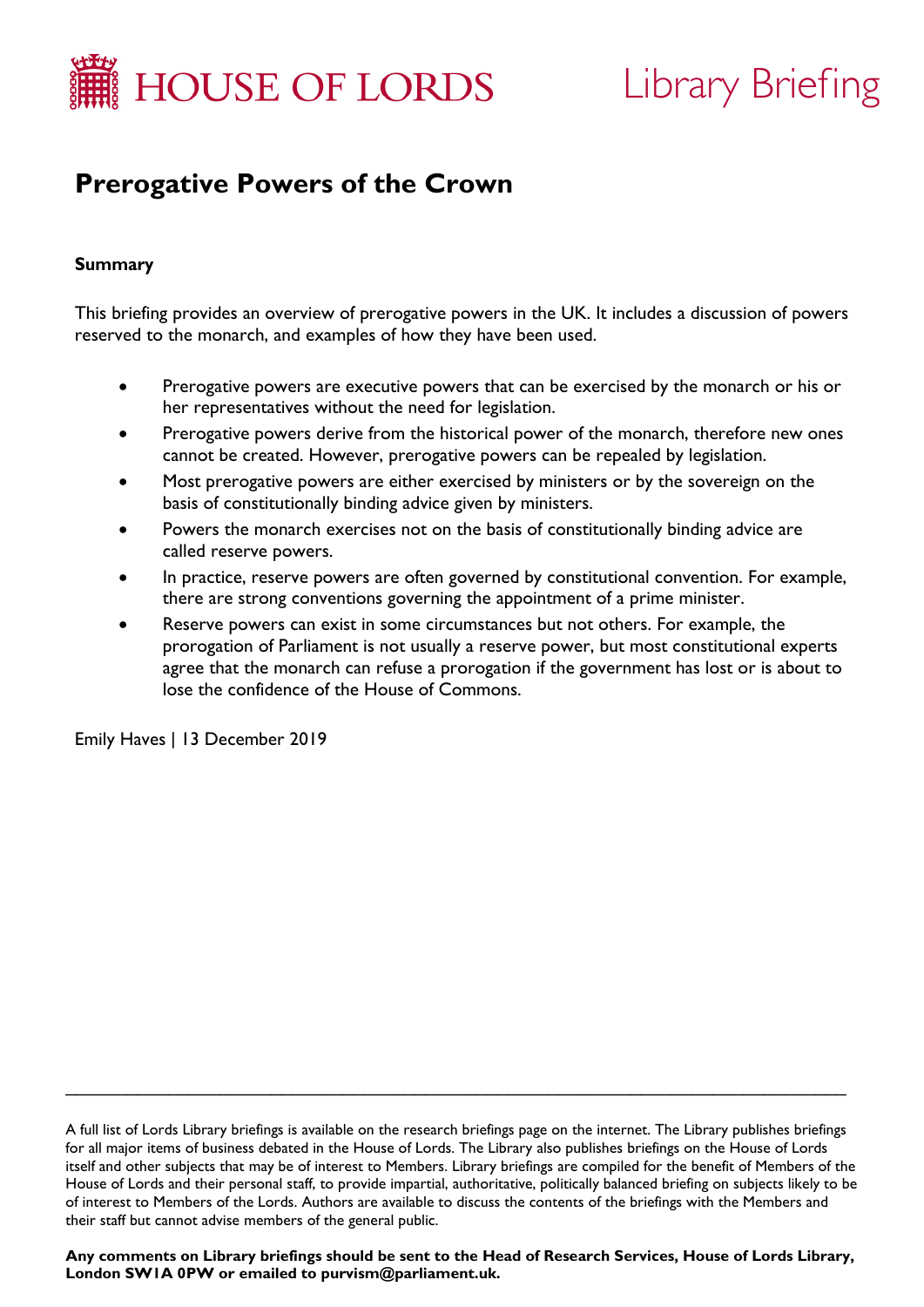#### **1. What Are Prerogative Powers?**

The UK is a constitutional monarchy, in which the sovereign reigns but does not rule.<sup>[1](#page-1-0)</sup> Parliament and government make and carry out policy, while the sovereign carries out certain constitutional, ceremonial and representative functions.<sup>[2](#page-1-1)</sup> Some of the constitutional functions of the monarch are exercised through what are known are prerogative powers.

Anne Twomey, Professor of Constitutional Law, provides the following definition of prerogative powers:

Prerogative powers are the discretionary powers of the crown that have been inherited from medieval times and have not been abrogated by legislation. They are ordinarily executive powers which may be exercised by the sovereign or his or her representatives without the need for legislative authorisation.<sup>[3](#page-1-2)</sup>

Prerogative powers in the UK include the power to: [4](#page-1-3)

- appoint a prime minister;
- summon or prorogue Parliament:
- give or refuse royal assent to bills;
- legislate by prerogative orders in council or by letters patent:
- exercise the prerogative of mercy, eg to pardon convicted offenders;
- make treaties;
- wage war by any means and to make peace;
- recognise states;
- issue passports and to provide consular services;
- confer honours, decorations and peerages; and
- make certain appointments, including royal commissions.

This list is not exhaustive; there is no definitive list of the prerogative powers.<sup>[5](#page-1-4)</sup> Prerogative powers derive from powers exercised historically by the monarch, therefore new ones cannot be created.

While these powers formally belong to the sovereign, many are not exercised by the monarch personally but either on the advice of ministers or by ministers themselves. [6](#page-1-5)

<span id="page-1-0"></span><sup>1</sup> Vernon Bogdanor, *The Monarchy and the Constitution*, 1995, p 1.

<span id="page-1-1"></span> $<sup>2</sup>$  ibid, pp 61–2.</sup>

<span id="page-1-2"></span><sup>&</sup>lt;sup>3</sup> Anne Twomey, *The Veiled Sceptre*, 2018, pp 4–5.<br><sup>4</sup> ibid. p 5.

<span id="page-1-3"></span>

<span id="page-1-4"></span><sup>5</sup> House of Commons Political and Constitutional Reform Committee, *[Role and Powers of the Prime Minister](http://www.publications.parliament.uk/pa/cm201415/cmselect/cmpolcon/351/351.pdf)*, 24 June 2014, HC 351 of session 2014–15, p 7.

<span id="page-1-5"></span><sup>6</sup> Vernon Bogdanor, *The Monarchy and the Constitution*, 1995, p 66.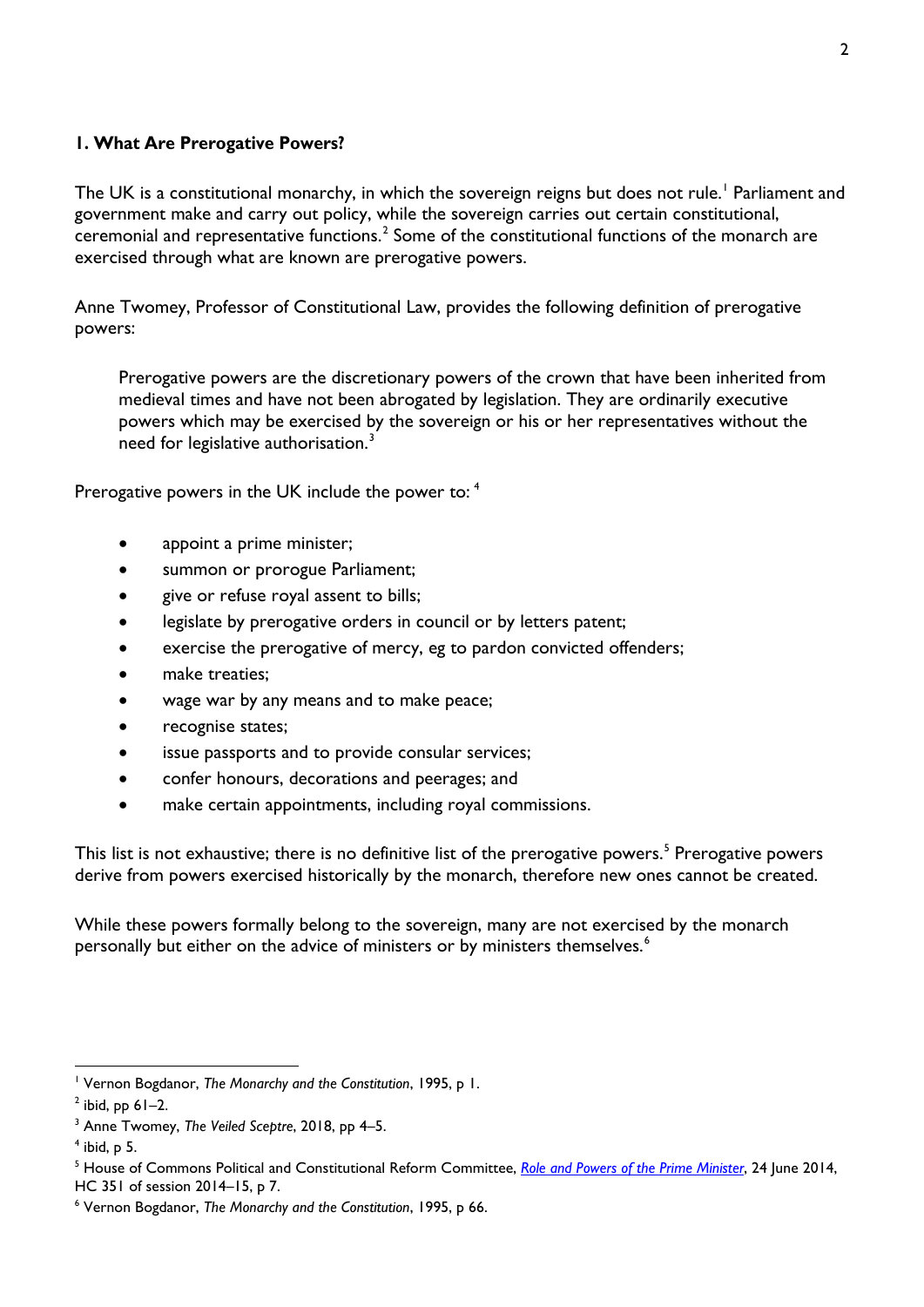#### **2. Advice**

A "crucial requirement" of constitutional monarchy is that the monarch be politically impartial, enabling him or her to function as a unifying head of state.<sup>[7](#page-2-0)</sup> This political impartiality is achieved "through the principle that almost all the public acts of the sovereign are taken on the advice of his or her ministers".<sup>[8](#page-2-1)</sup> This includes the use of most prerogative powers.

The advice that ministers give the monarch is not the same as advice in the everyday meaning of the word. Professor of Politics and Government Vernon Bogdanor explains that "when ministers offer advice to the sovereign, that advice is binding and the sovereign has normally no option but to accept it".<sup>[9](#page-2-2)</sup> The responsibility for the sovereign's actions based on that advice rests with the minister who gave it, and that minister is accountable to Parliament.  $^{\text{10}}$  $^{\text{10}}$  $^{\text{10}}$ 

Ministers are not the only bodies or people who can give constitutionally binding advice. It has been argued that the granting of royal assent to bills can be considered to be the sovereign acting on the advice of the Houses of Parliament.<sup>[11](#page-2-4)</sup>

#### **3. Reserve Powers**

Powers the monarch can exercise personally, without or contrary to the advice of ministers, are called reserve powers, or personal prerogatives of the monarch.<sup>[12](#page-2-5)</sup> Very few reserve powers remain in the UK; Professor Bogdanor has estimated the proportion of prerogative powers exercised by the monarch personally at fewer than five percent. $13$ 

In practice, even those powers exercised without the advice of ministers are often governed by constitutional conventions. For example, the appointment of a prime minister is a reserve power, because the out-going prime minister could not be held accountable to Parliament for any advice he or she gave on this matter. However, by convention, when one party wins an overall majority in the House of Commons the monarch appoints the leader of that party as prime minister.<sup>[14](#page-2-7)</sup>

Several constitutional scholars have argued that it is not possible to list powers that are reserved to the monarch in the UK. Professor of Law David Williams argues that if a power has not been used in a long time, or has been used behind closed doors, it is impossible to know if it still exists or has fallen into desuetude. [15](#page-2-8) Furthermore, reserve powers can exist under certain conditions but not others. This paper discusses areas where the monarch has exercised reserve powers in section 3.1.

<span id="page-2-0"></span><sup>7</sup> Vernon Bogdanor, *The Monarchy and the Constitution*, 1995, p 66.

<span id="page-2-1"></span> $<sup>8</sup>$  ibid.<br> $<sup>9</sup>$  ibid.</sup></sup>

<span id="page-2-2"></span>

<span id="page-2-3"></span><sup>10</sup> Anne Twomey, *The Veiled Sceptre*, 2018, p 52.

<span id="page-2-4"></span> $<sup>11</sup>$  ibid, p 54.</sup>

<span id="page-2-5"></span><sup>12</sup> Anne Twomey, *The Veiled Sceptre*, 2018, p 6.

<span id="page-2-6"></span><sup>13</sup> Vernon Bogdanor, *The Monarchy and the Constitution*, 1995, p 66.

<span id="page-2-7"></span><sup>14</sup> ibid, p 84.

<span id="page-2-8"></span><sup>15</sup> David Williams, 'Crown Prerogative: Reining in the Powers' in Cris Shore and David Williams (eds), *The Shapeshifting Crown*, 2019, p 212.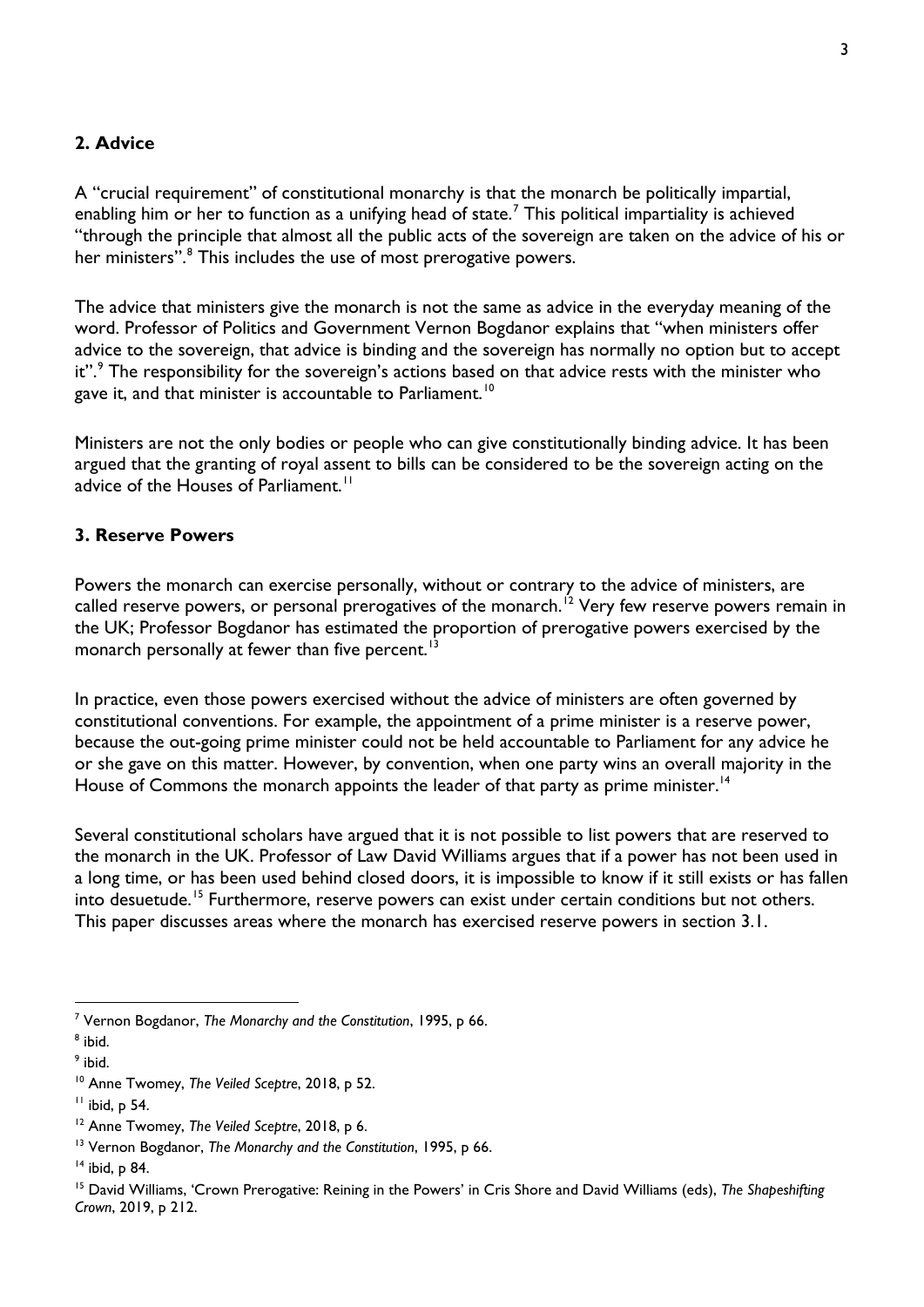#### **3.1 Appointing a Prime Minister**

The power to appoint a prime minister, and empower them to form a government, is a reserve power, which is generally governed by constitutional convention. This convention holds that the sovereign appoints the person who commands, or is most likely to command, the confidence of the House of Commons. Confidence does not have to mean a majority of seats, as opposition MPs may have sufficient confidence in a minority government to enable it to govern.<sup>16</sup>

However, it is not always clear who is most likely to command the confidence of the House of Commons. When this has occurred, there have been instances where the monarch exercised a certain amount of discretion in choosing a prime minister. For example, before 1965, leaders of the Conservative Party were not elected but were selected through discussions among senior party figures.[17](#page-3-1) Following the resignations of Anthony Eden in 1957 and Harold Macmillan in 1963, there was more than one candidate for the premiership. On each occasion, the Queen chose a successor based on what was presented to her as the majority view amongst Conservative MPs and members of the House of Lords.<sup>[18](#page-3-2)</sup> This method of selecting a prime minister was criticised at the time as being opaque and undemocratic, and the Conservative Party subsequently introduced elections for the party leadership.<sup>[19](#page-3-3)</sup>

After a general election the sovereign cannot appoint a prime minister until the incumbent prime minister resigns. If no party wins an overall majority, the incumbent government is entitled to meet the House of Commons to see if it can secure its confidence. However, in practice an incumbent prime minister whose party did not win the largest share of votes has not tested the opinion of the House since 1885.<sup>[20,](#page-3-4) [21](#page-3-5)</sup>

If the incumbent prime minister resigns and it is not clear who could command the confidence of the House of Commons, "a degree of discretion potentially arises" for the sovereign in appointing a prime minister.<sup>[22](#page-3-6)</sup> Historically, in this situation the monarch would seek information about where parliamentary support lay for the different potential leaders before making a judgement about who was most likely to be able to command the confidence of the House.<sup>[23](#page-3-7)</sup> However, guidance published by the then Labour Government ahead of the 2010 general election, and since updated, states that the political parties should decide who is best placed to form a government:

[...] it is the responsibility of those involved in the political process, and in particular the parties represented in Parliament, to seek to determine and communicate clearly to the sovereign who is best placed to be able to command the confidence of the House of Commons.

<span id="page-3-0"></span><sup>16</sup> Anne Twomey, *The Veiled Sceptre*, 2018, pp 116–7.

<span id="page-3-2"></span><span id="page-3-1"></span><sup>&</sup>lt;sup>17</sup> House of Commons Library[,](http://researchbriefings.files.parliament.uk/documents/SN01366/SN01366.pdf) <u>Leadership Elections: Conservative Party</u>, 8 August 2019, p 7.<br><sup>18</sup> Vernon Bogdanor, *The Monarchy and the Constitution*, 1995, pp 93–9. The extent to which Queen Elizabeth II chose Lord Home on the personal preference of the outgoing prime minister, Harold Macmillan, and herself, as opposed to on the views of the Conservative Party, is disputed. See Anne Twomey, *The Veiled Sceptre*, 2018, p 122.

<span id="page-3-3"></span><sup>19</sup> Vernon Bogdanor, *The Monarchy and the Constitution*, 1995, p 98.

<span id="page-3-4"></span><sup>20</sup> HM Government, *[Cabinet Manual](https://www.gov.uk/government/uploads/system/uploads/attachment_data/file/60641/cabinet-manual.pdf)*, October 2011, p 14.

<span id="page-3-5"></span><sup>21</sup> Vernon Bogdanor, *The Monarchy and the Constitution*, 1995, p 148.

<span id="page-3-6"></span><sup>22</sup> Anne Twomey, *The Veiled Sceptre*, 2018, p 139.

<span id="page-3-7"></span> $23$  ibid.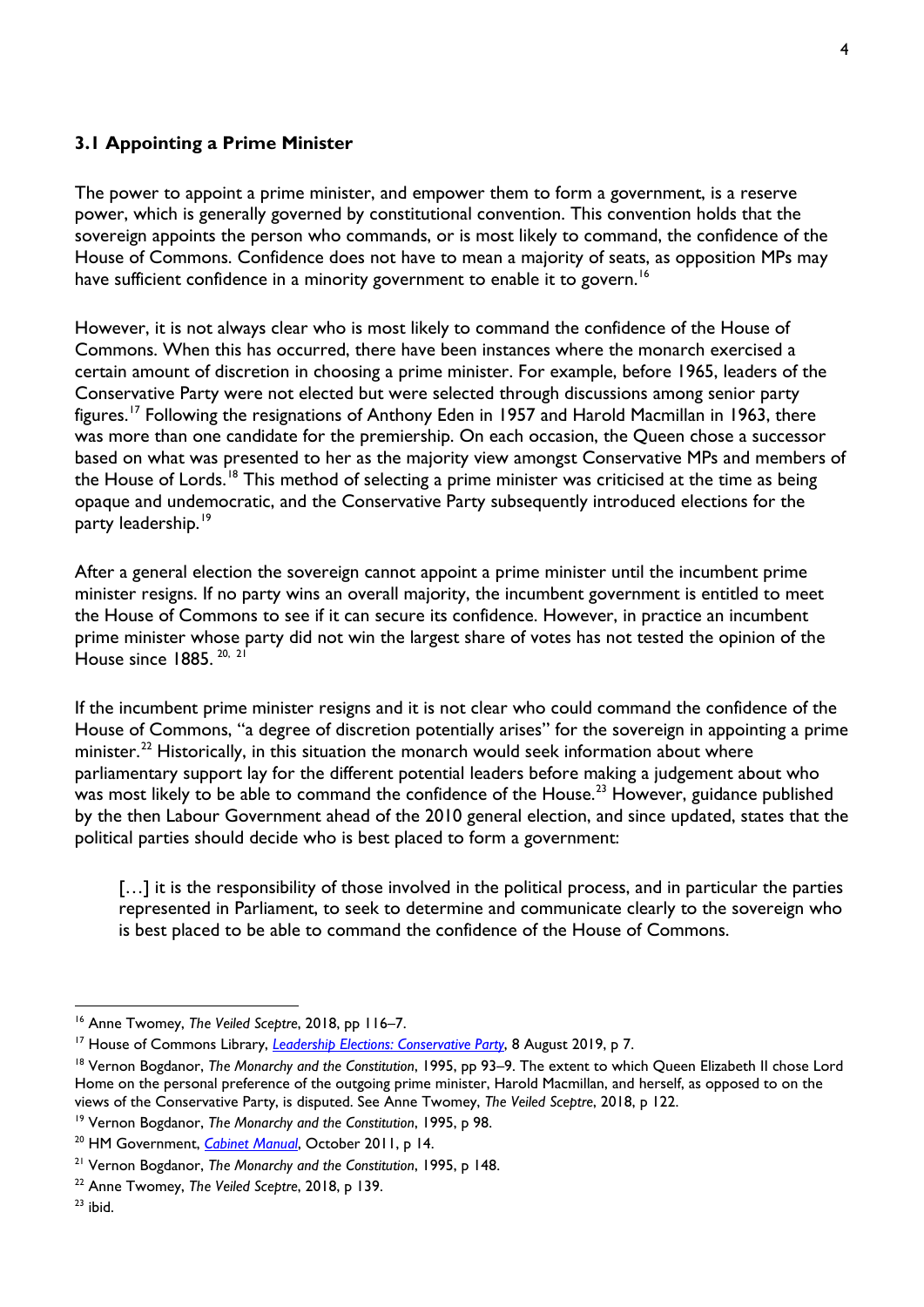Since 2010 there has been an "attempt at creating a new convention" that the incumbent prime minister will continue in his or her position until it is clear who his or her successor should be.<sup>[24](#page-4-0)</sup> The *Cabinet Manual* outlines this practice:

Recent examples suggest that previous prime ministers have not offered their resignations until there was a situation in which clear advice could be given to the sovereign on who should be asked to form a government. It remains to be seen whether or not these examples will be regarded in future as having established a constitutional convention.[25](#page-4-1)

# **3.2 Is Prorogation a Reserve Power?**

The monarch prorogues Parliament on the advice of his or her ministers.<sup>[26](#page-4-2)</sup> However, there is considerable debate about whether, and under what circumstances, this advice is constitutionally binding. Under normal circumstances, the monarch does not have the power to refuse a prorogation. However, many constitutional scholars have argued that if a government has lost or is about to lose the confidence of the House of Commons, advice to prorogue would not be binding and the sovereign would have the right to refuse the prorogation.<sup>[27](#page-4-3)</sup>

In *The Veiled Sceptre*, Professor Anne Twomey considers whether the monarch has a reserve power to refuse prorogation if the prorogation is being requested to prevent parliamentary scrutiny. She notes that a number of scholars have argued this would not be sufficient cause for the head of state to exercise a reserve power to refuse advice to prorogue.<sup>[28](#page-4-4)</sup> However, she also argues that the right to refuse advice to prorogue might arise if the prorogation is being requested to terminate an inquiry that would pose a threat to the continuation of the government.<sup>[29](#page-4-5)</sup> Professor Twomey contends:

Such a case might arise in circumstances where a matter is non-justiciable and only a parliamentary committee has the capacity to inquire into it and reveal evidence of a persistent and serious breach of the constitution or the law that might justify dismissal of the government.<sup>[30](#page-4-6)</sup>

In September 2019, the Supreme Court ruled that the advice the Prime Minister, Boris Johnson, gave to the Queen to prorogue Parliament was unlawful because it had the effect of frustrating or preventing the constitutional role of Parliament in holding the Government to account, and no reason was given to justify this. $^{\text{31}}$  $^{\text{31}}$  $^{\text{31}}$  The court did not examine whether the Queen would have been able to refuse to follow the prime minister's advice to prorogue Parliament.

<span id="page-4-0"></span> <sup>24</sup> Anne Twomey, *The Veiled Sceptre*, 2018, p 125.

<span id="page-4-1"></span><sup>25</sup> HM Government, *[Cabinet Manual](https://www.gov.uk/government/uploads/system/uploads/attachment_data/file/60641/cabinet-manual.pdf)*, October 2011, p 14.

<span id="page-4-2"></span><sup>26</sup> ibid, p 16.

<span id="page-4-3"></span><sup>27</sup> Anne Twomey, *The Veiled Sceptre*, 2018, pp 586–91; David Williams, 'Crown Prerogative: Reining in the Powers' in Cris Shore and David Williams (eds), *The Shapeshifting Crown*, 2019, p 211.

<span id="page-4-4"></span><sup>28</sup> Anne Twomey, *The Veiled Sceptre*, 2018, p 609.

<span id="page-4-5"></span> $29$  ibid, p 610.

<span id="page-4-6"></span> $30$  ibid.

<span id="page-4-7"></span><sup>31</sup> *R (on the application of Miller) (Appellant)* v *The Prime Minister (Respondent)* and *Cherry and Others (Respondents)* v *Advocate General for Scotland (Appellant) (Scotland)* [2019] UKSC 41, paras 55–61